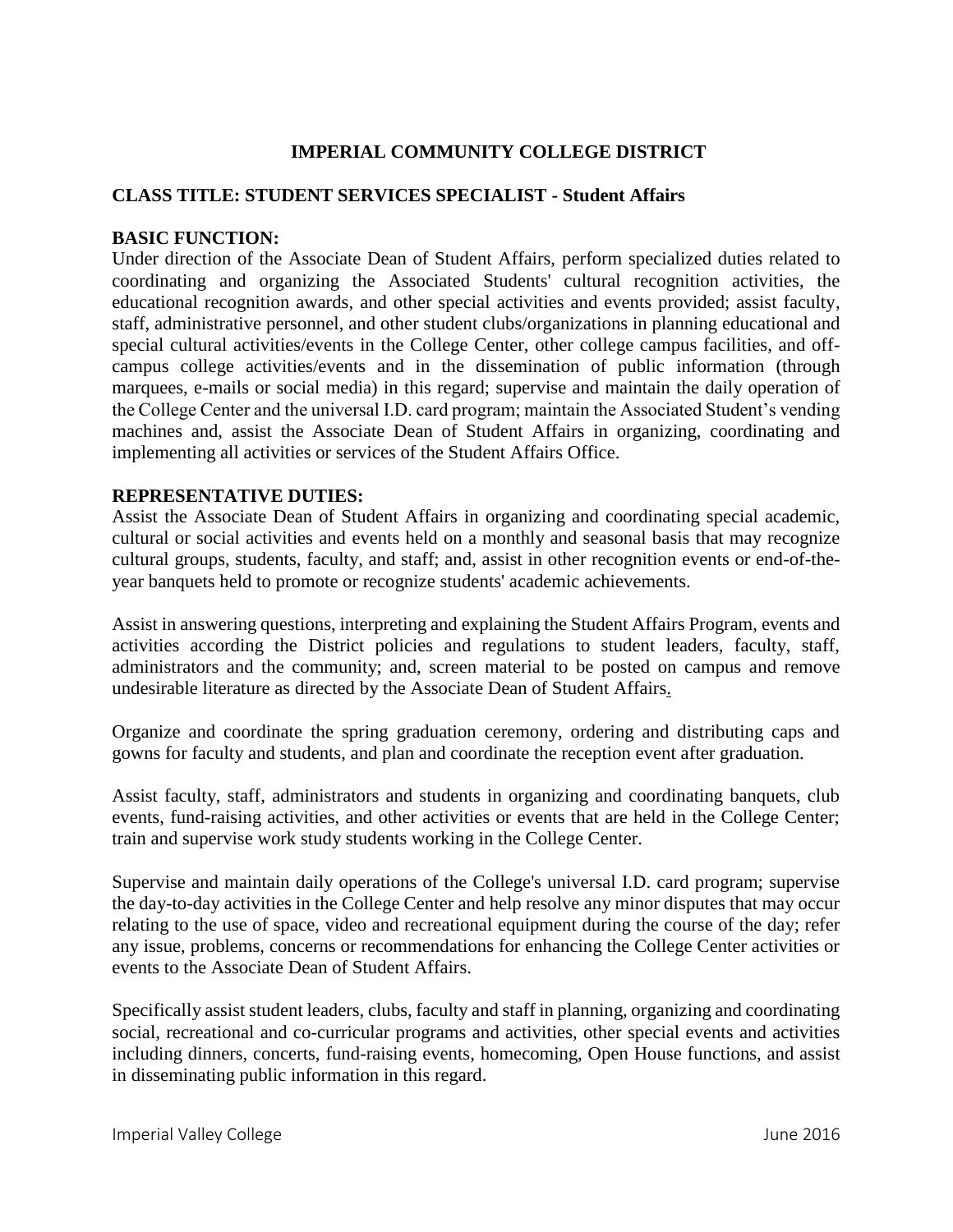Maintain a current Master Calendar relating to College events and facility requests, and provide public information regarding these events and activities; in addition, disseminate other important Student Services activities and services relevant to the education and academic needs of the student population.

Collect and account for monies generated from Associated Student Government vending machines. Order supplies and merchandise as needed to maintain vending machines.

Assist in publicizing the Associated Students' Student Affairs events and activities and provide public information in this regard to assist in disseminating the information.

Maintain and monitor College's social media sites including posting information for the community as well as directing inquiries to the appropriate departments.

Maintain information disseminated on the College's marquees.

Perform duties in support of other Student Affairs activities or office personnel as requested or in their absence.

Work on assigned evenings and weekends assisting students with activities or performing commencement duties.

Perform other related duties as assigned.

# **KNOWLEDGE AND ABILITIES:**

KNOWLEDGE OF: Methods and channels of news distribution. Techniques of writing and editing news articles. Modern office practices, procedures and equipment. Correct English usage, grammar, spelling, punctuation and vocabulary. Operation of office machines including microcomputer and peripherals, camera, copier and facsimile machines. Interpersonal skills using tact, patience, and courtesy. Oral and written communication skills. Recreational planning and activities.

ABILITY TO:

Publicize a variety of Student Affairs activities and events. Establish and maintain cooperative and effective working relationships with others. Assist students in planning and organizing co-curricular events. Recruit volunteers and performers for Student Affairs Experiences. Communicate effectively both orally and in writing. Work independently with little direction. Meet schedules and time lines.